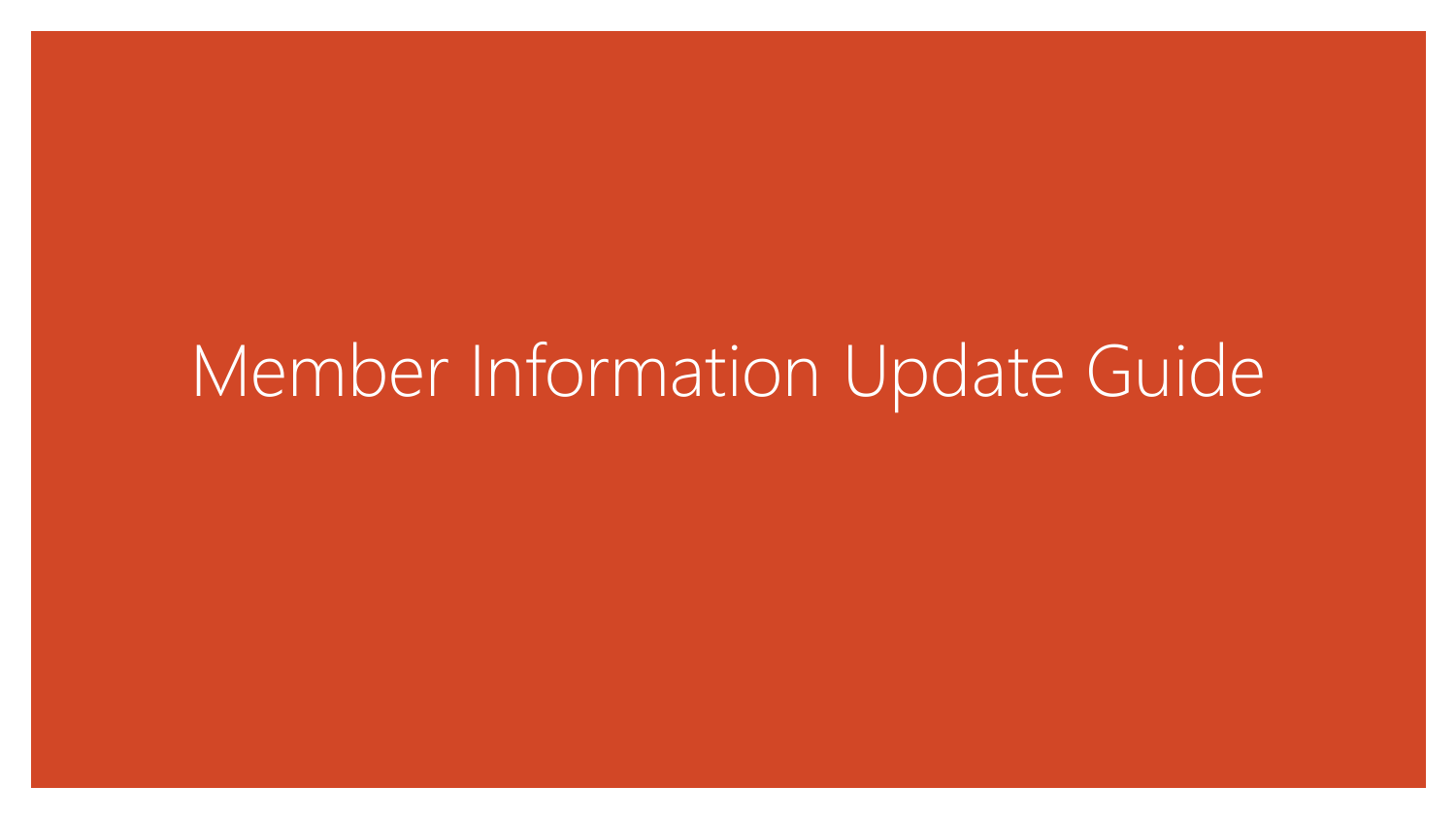#### **Overview**

- 1. Introduction
- 2. Benefits of having up to date information on MyAFRINIC
- 3. How to get the details verified on MyAFRINIC?
- 4. FAQs

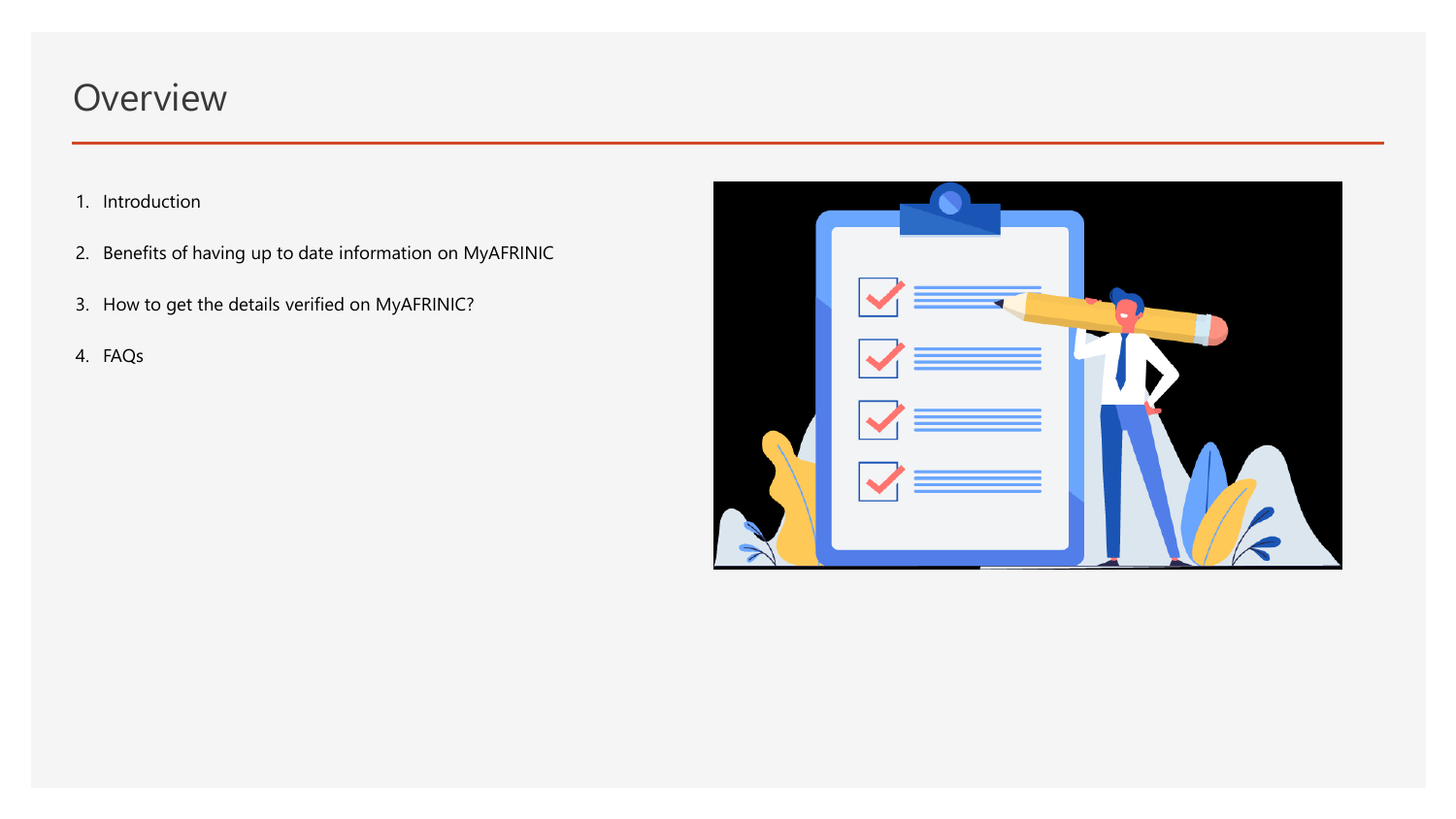#### 1.Introduction

The AFRINIC WHOIS Database is an important source of reference for the Internet community as it contains information such as the Internet number resources registration, routing information, reverse DNS delegations, abuse contact information and more.

As per "Article 2(d) & (g)" of the Registration Service Agreement, AFRINIC members shall comply with maintaining the accuracy of their organisation's details in AFRINIC database. ALL members should ensure that their registration information is accurate and up to date at all times, and therefore it is highly recommended that registered contacts conduct regular verification of the following:

- Organisation legal name
- General & billing addresses
- Phone numbers and general contact emails
- Registered contact information: Admin, Technical and Billing
- Admin/Technical WHOIS contacts for the organisation object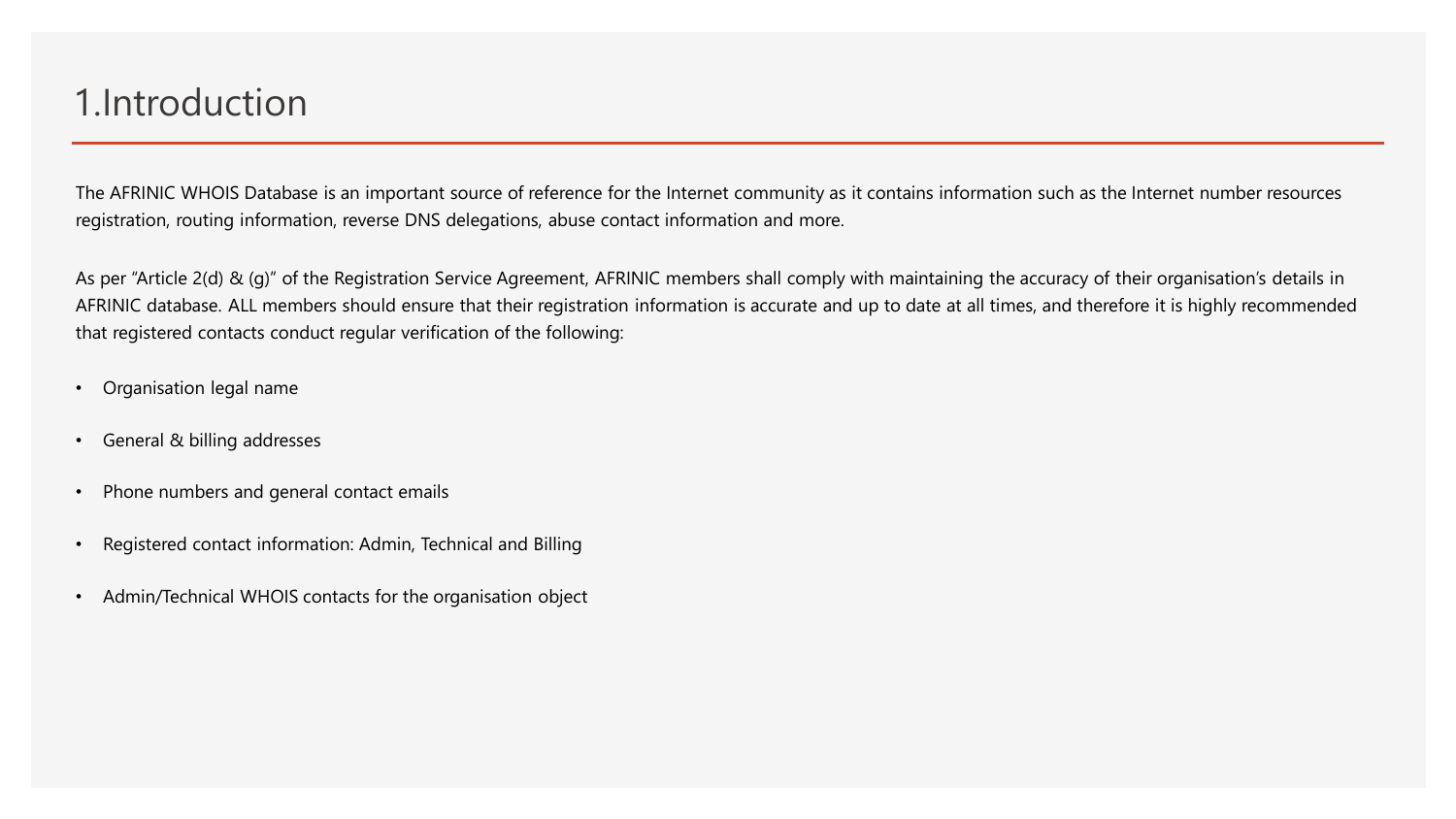## 2. Benefits of having up to date information on MyAFRINIC



Receive important notices by email and be reachable by phone



Courier hand delivery to your physical address



- Receive Invoices and settle payments on time
- Avoid Penalty fees
- Avoid Account closure



Board Elections voting

• Only admin contacts can vote online or onsite



Avoid delays in requests processing

• Only registered contacts can request for additional resources or other updates to a member's account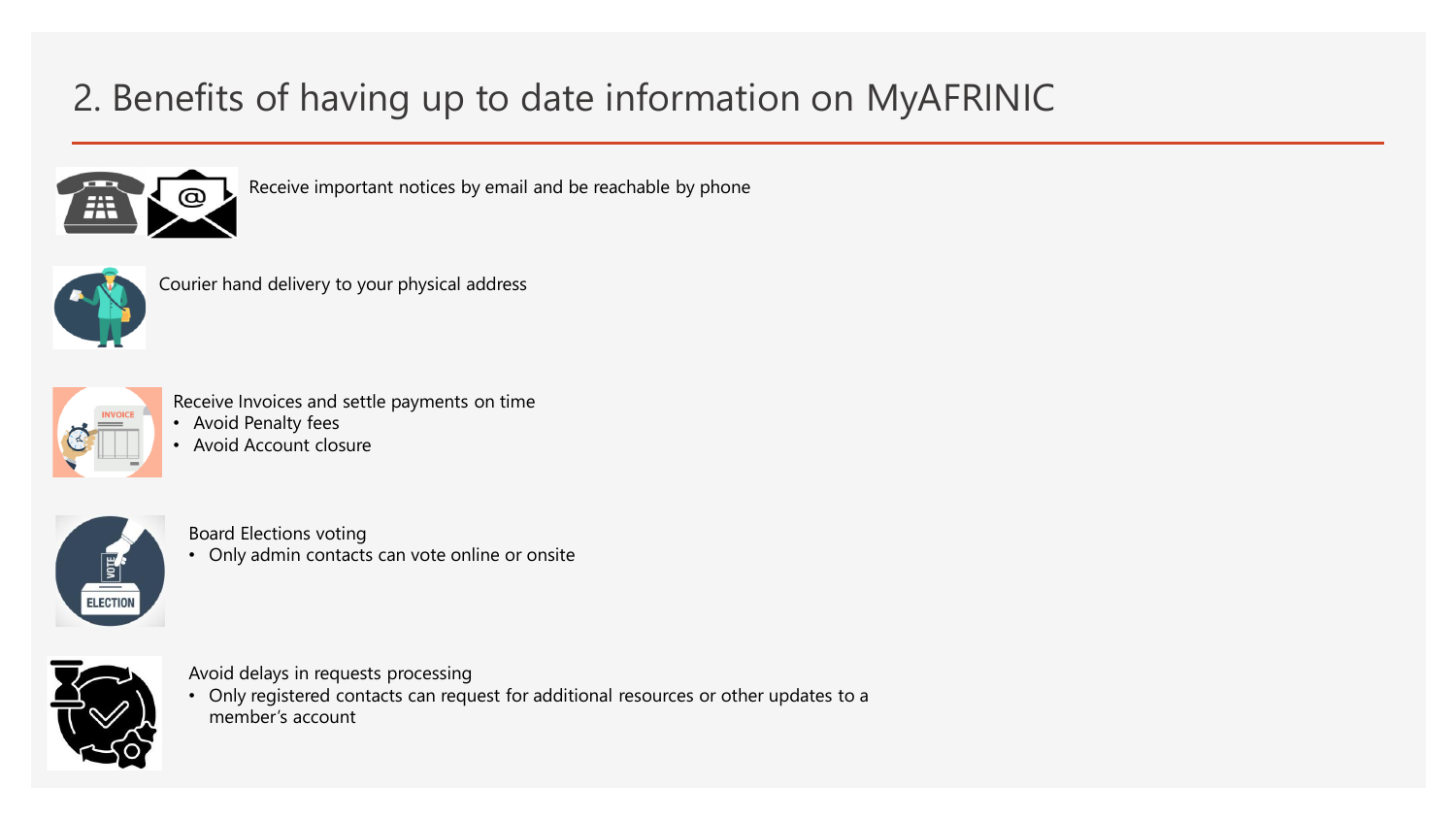**Step 1**: Log on to MyAFRINIC, you shall see a blue banner saying "Please click here to verify contacts for your organisation."

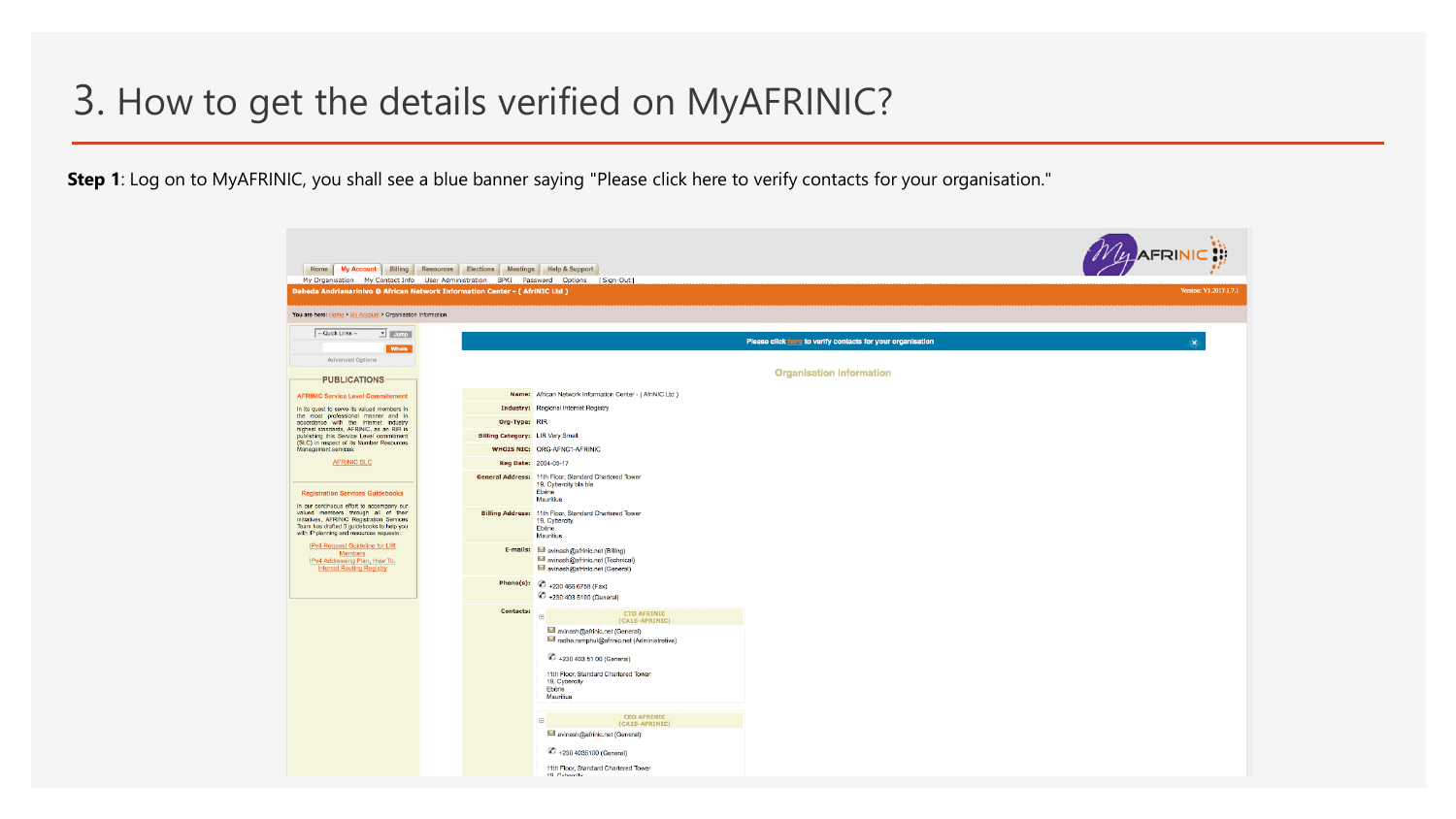**Step 2**: Click on 'here' on the banner to display your organisation details.

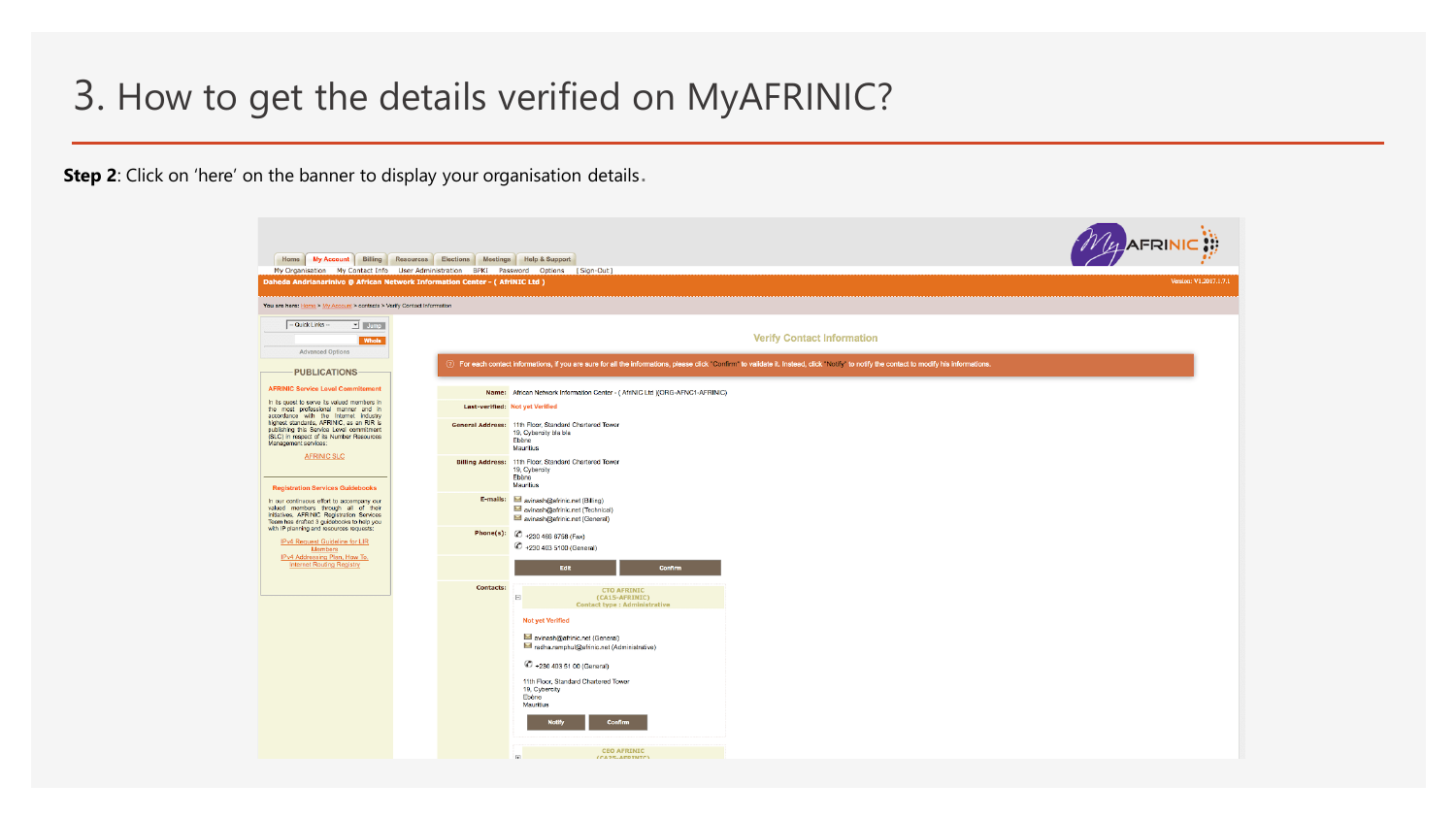**Step 3**: Check accuracy of your organisation details

3.1. After you have checked your organisation and the registered contacts' details and you are sure they are correct, click on '**Confirm**'. If you require to update the Organisation details, please contact us at service-support@afrinic.net.

| <b>Verify Contact Information</b>                                                                                                                                                             |                                                                                   |  |
|-----------------------------------------------------------------------------------------------------------------------------------------------------------------------------------------------|-----------------------------------------------------------------------------------|--|
| 7) For each contact person, if you are sure of the information accuracy, please click "Confirm" to validate it. Otherwise, click "Notify" to notify the contact to modify his<br>information. |                                                                                   |  |
|                                                                                                                                                                                               | Name: AFRINIC RPKI Test 2(ORG-ART1-AFRINIC)                                       |  |
|                                                                                                                                                                                               | Last-verified: Not yet Verified                                                   |  |
| <b>General Address: TEST ORG</b>                                                                                                                                                              | Ebene<br>Mauritius                                                                |  |
| <b>Billing Address: THIS IS A</b>                                                                                                                                                             | <b>TEST FOR RPKI</b><br>Ebene<br>Mauritius                                        |  |
| E-mails:                                                                                                                                                                                      | contact@afrinic.net (General)                                                     |  |
|                                                                                                                                                                                               | <b>Phone(s):</b> $\oslash$ +230 403 5127 (General)                                |  |
|                                                                                                                                                                                               | <b>Edit</b><br><b>Confirm</b>                                                     |  |
| <b>Contacts:</b>                                                                                                                                                                              | <b>Yogesh Chadee</b><br>$\overline{\mathbf{H}}$<br>(YC5-AFRINIC)<br>Contact type: |  |
|                                                                                                                                                                                               | <b>Not yet Verified</b>                                                           |  |
|                                                                                                                                                                                               | <b>Notify</b><br><b>Confirm</b>                                                   |  |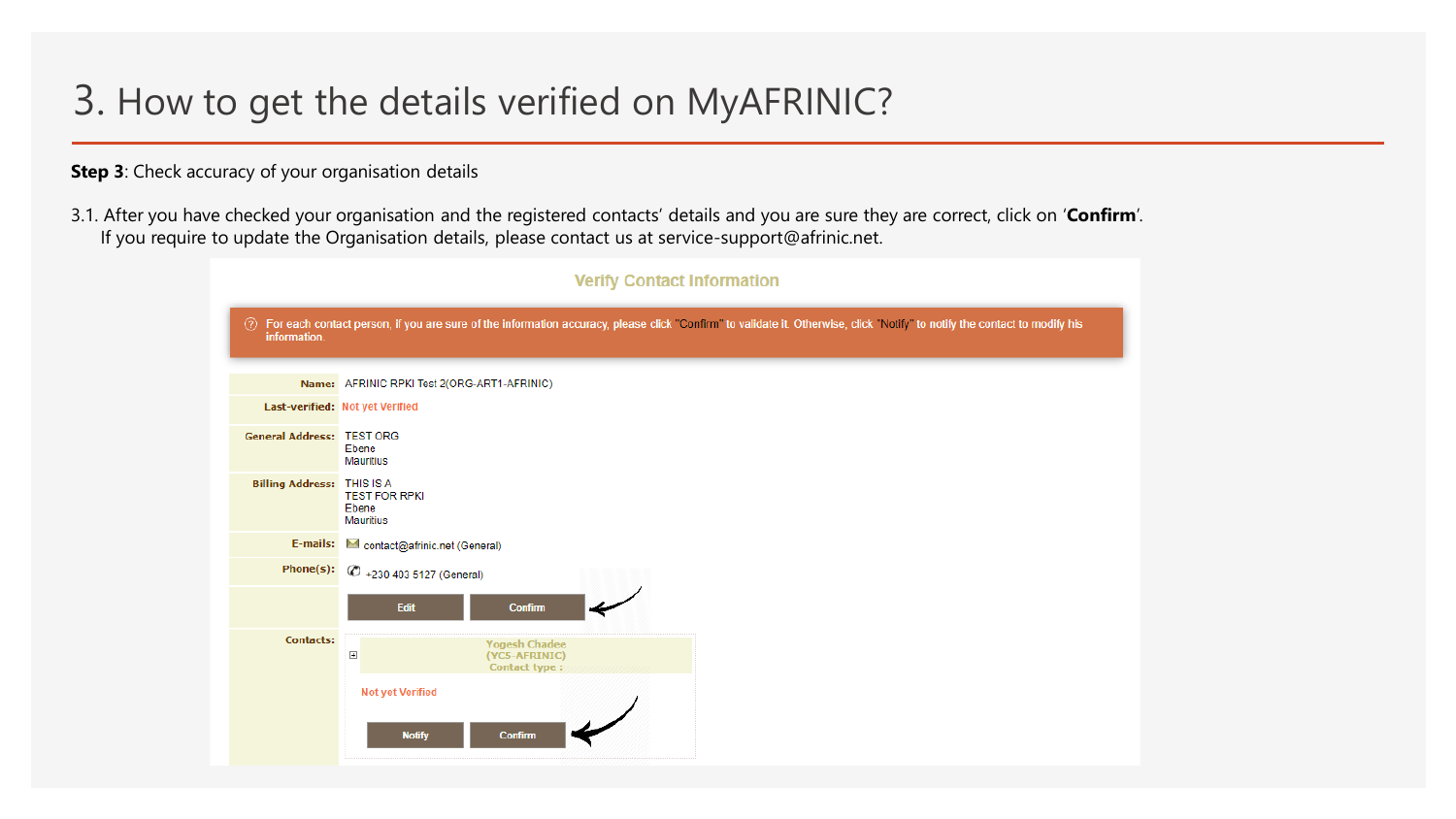3.2. The 'Not Yet Verified' will be changed to 'Verified by email address of the contact & date'.

| <b>Verify Contact Information</b>                                                                                                                                                        |                                                                       |  |
|------------------------------------------------------------------------------------------------------------------------------------------------------------------------------------------|-----------------------------------------------------------------------|--|
| To reach contact person, if you are sure of the information accuracy, please click Confirm to validate it. Otherwise, click "Notify" to notify the contact to modify his<br>information. |                                                                       |  |
|                                                                                                                                                                                          | Name: AFRINIC RPKI Test 2(ORG-ART1-AFRINIC)                           |  |
| Last-verified: Verified by                                                                                                                                                               | on 10-Jan-2020                                                        |  |
| <b>General Address: TEST ORG</b>                                                                                                                                                         | Ebene<br><b>Mauritius</b>                                             |  |
| <b>Billing Address: THIS IS A</b>                                                                                                                                                        | <b>TEST FOR RPKI</b><br>Ebene<br>Mauritius                            |  |
| E-mails:                                                                                                                                                                                 | contact@afrinic.net (General)                                         |  |
|                                                                                                                                                                                          | Phone(s): $\bigcirc$ +230 403 5127 (General)                          |  |
|                                                                                                                                                                                          | Edit<br>Confirm                                                       |  |
| <b>Contacts:</b>                                                                                                                                                                         | <b>Yogesh Chadee</b><br>$\biguplus$<br>(YC5-AFRINIC)<br>Contact type: |  |
|                                                                                                                                                                                          | <b>Verified by</b><br>on 10-Jan-2020.                                 |  |
|                                                                                                                                                                                          | <b>Notify</b><br>Confirm                                              |  |
|                                                                                                                                                                                          |                                                                       |  |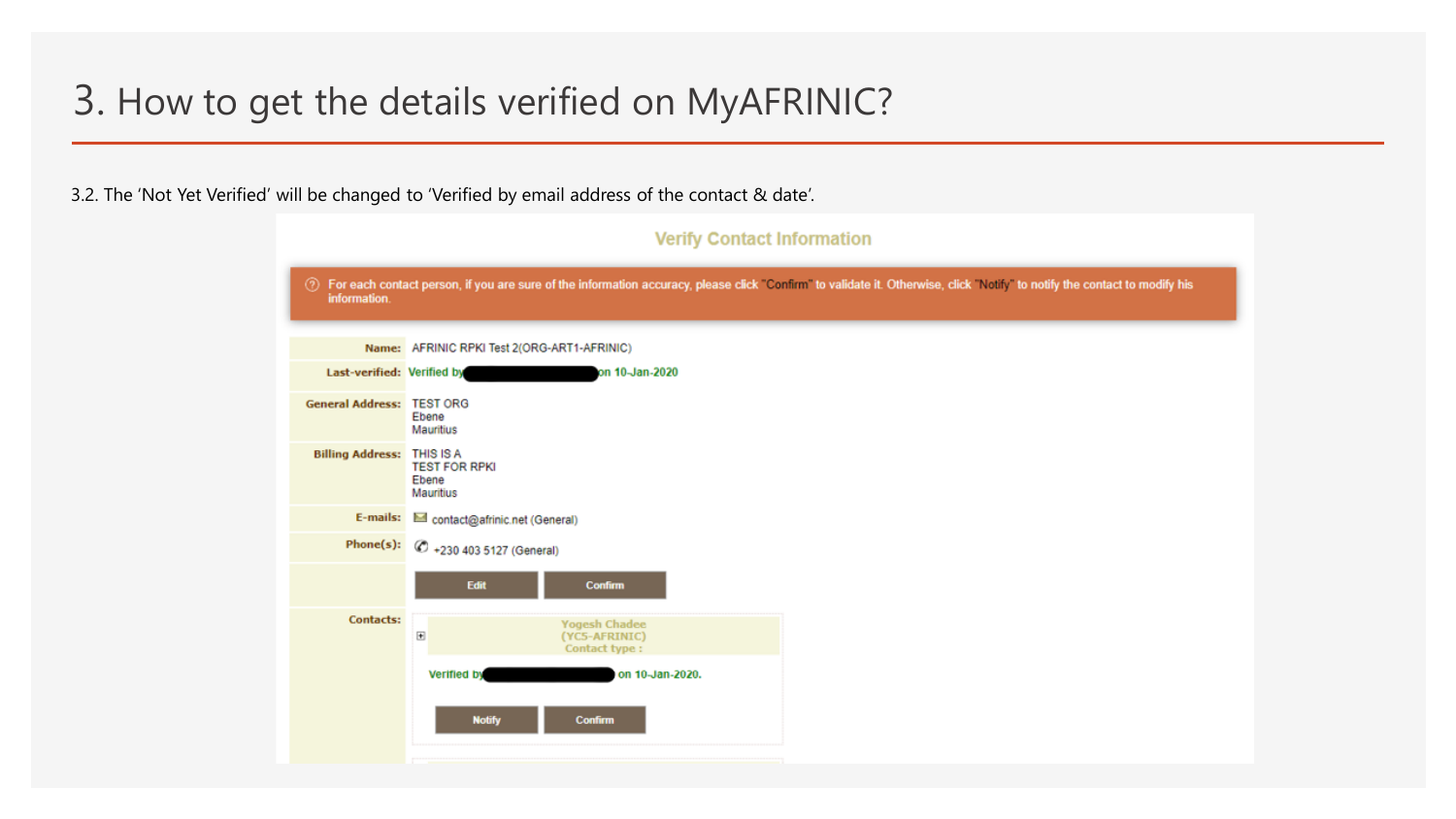3.3. If your details need amendments, click on '**Edit**' to do the necessary changes.



After having updated your information, click on '**Confirm**'.

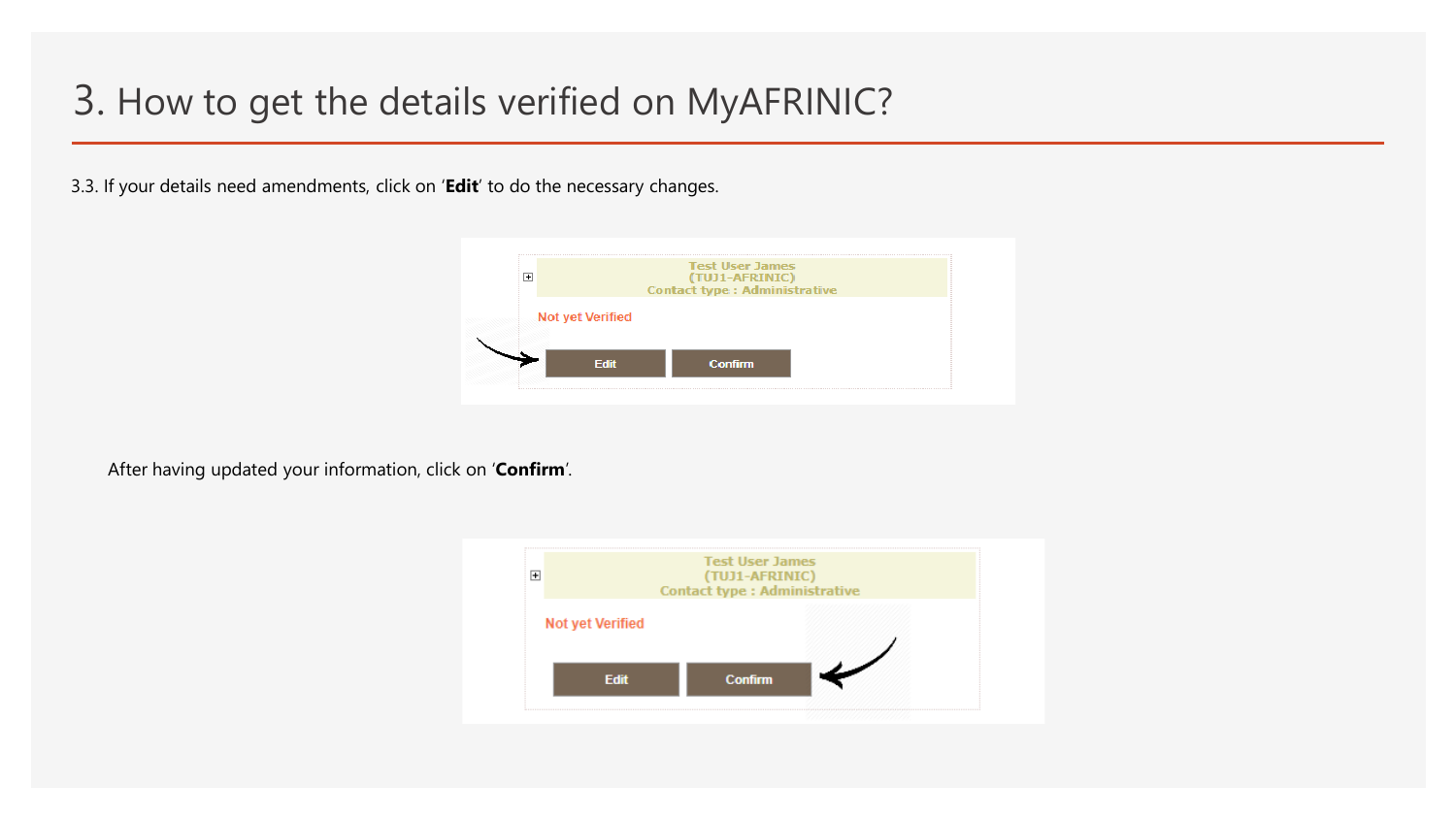3.4. Each contact person can '**Notify**' the other contact(s) to edit their details. The person will receive a notification email to update his/her details.

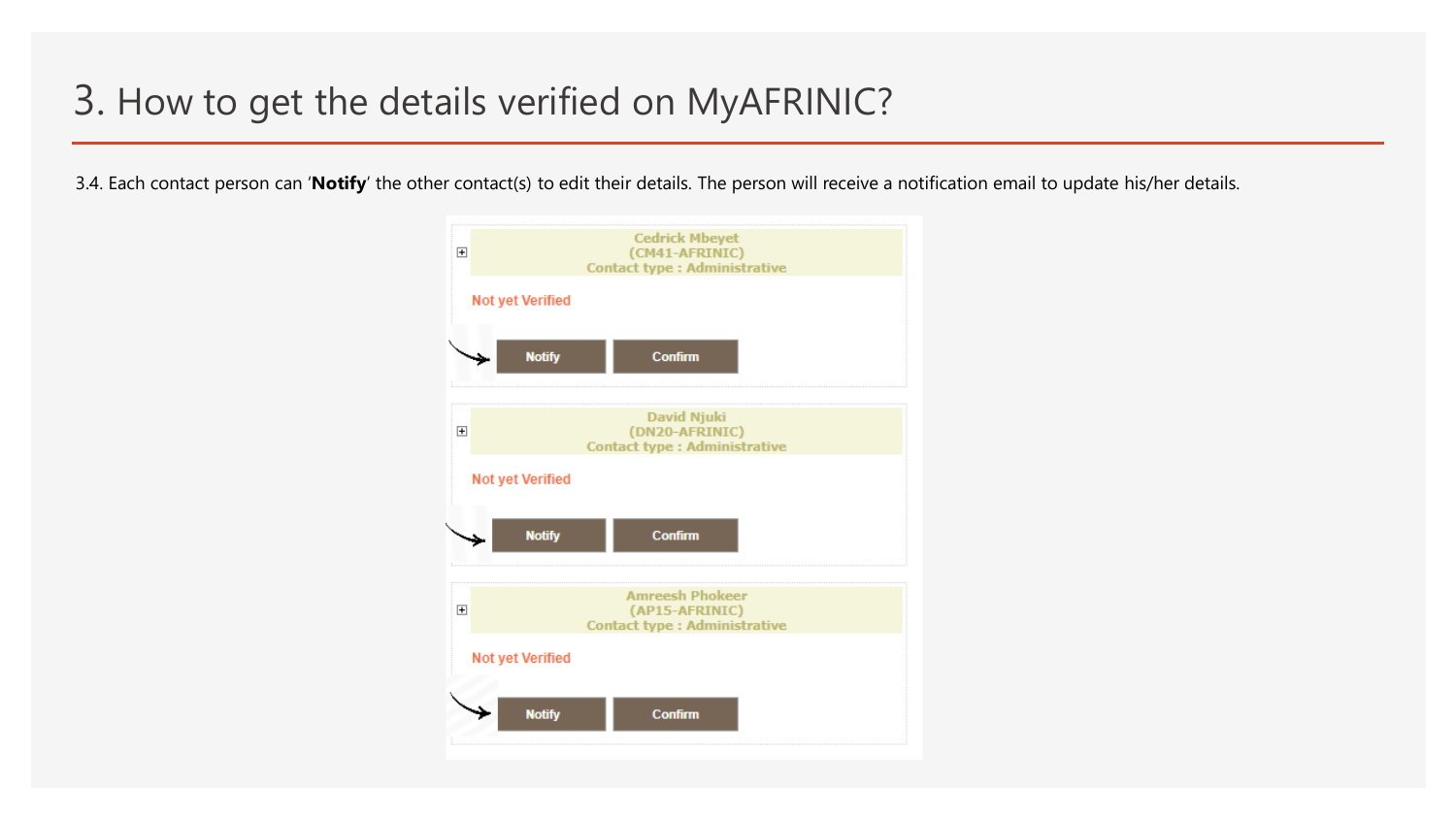$\triangleright$  What if I do not verify my details on MyAFRINIC?

AFRINIC will send yearly reminders to members who do not get their details verified.

If AFRINIC still does not have accurate and updated registered contacts and details, it is a non-compliance to the [Contractual Obligations Check](https://afrinic.net/support/my-afrinic-net/verifying-member-information); hence support requests shall not be provided until you rectify the situation.

Secondly, it is also a breach of the [Registration Service Agreement \(RSA\)](https://afrinic.net/support/my-afrinic-net/verifying-member-information).

 $\triangleright$  My organisation name has changed, and I can not update it.

AFRINIC can only change organisation name after verification of the documentation justifying the change. Please send an email to [service-support@afrinic.net](mailto:service-support@afrinic.net) providing the documentation you have in hand.

 $\triangleright$  Why can't I edit the country under general address?

Changing the country for an organisation is restricted on MyAFRINIC unless verified by AFRINIC Staff. Please contact us on [service-support@afrinic.net](mailto:service-support@afrinic.net) with the reason on why you want to have it changed.

➢ Why can't I edit my organisation's details - general address, billing address, phone number & email address?

If your organisation's details require changes, please send an email to [service-support@afrinic.net](mailto:service-support@afrinic.net) providing the correct information. The Member Services team shall do the needful.